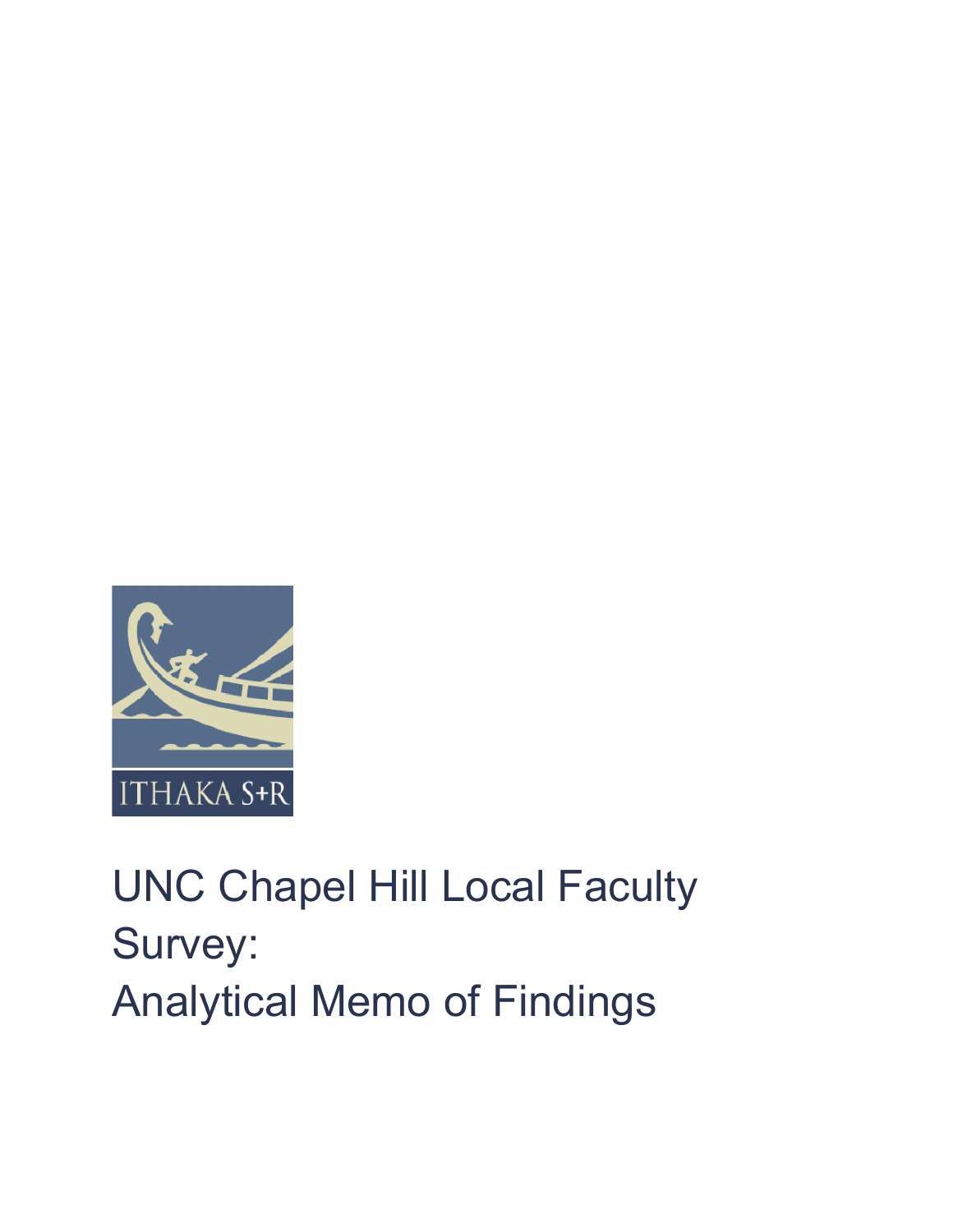#### **Overview**

The following memorandum provides an analytical narrative of the results of the 2013 Ithaka S+R Local Faculty Survey, which was administered at UNC Chapel Hill to 3,805 faculty members. The survey instrument covers many scholarly research and teaching-related topics, overlapping with the 2012 Ithaka S+R U.S. Faculty Survey, and in part overlapping with other previous iterations of the Ithaka S+R U.S. Faculty Survey. This analysis covers topics in several key areas, including: how faculty members discover scholarly content for research; faculty members' digital research activities and methodologies; their data preservation and management practices; research dissemination; and the role of the library in supporting faculty members' needs. This document also provides an analytical overview of a new health sciences module, which was co-developed by Ithaka S+R and UNC Chapel Hill. The health sciences module covers the role of various types of clinical decision support tools and resources and pedagogical expectations in clinical teaching environments.

In addition to an analysis of the UNC Chapel Hill findings, comparisons are also drawn against the 2012 U.S. Faculty Survey.<sup>1</sup> For additional context in interpreting the UNC Chapel Hill findings, we also present the aggregate national-level results by UNC Chapel Hill's Carnegie Classification (Research Universities – very high research activity, or "RU/VH" referred to by the standard abbreviation "R1" below in the report). The 2012 Faculty Survey was the fifth iteration of this survey that Ithaka S+R has run triennially since 2000. In 2012, Ithaka S+R sent email invitations to 160,008 randomly selected faculty members in the U.S., and received 5,261 completed responses, including 1,708 completed responses from faculty members across 96 of the 108 institutions classified as R1s under the Carnegie framework.

During fall 2013, all UNC Chapel Hill faculty members received an email invitation to participate in a survey about the impact of electronic technologies on their research and teaching. Two reminders were sent until the close of the survey. In total, 649 respondents completed the survey, for an overall response rate of 17%. However, response rates varied greatly at the subgroup level. A total of 293 health scientists completed the survey (13%), compared with 356 non-clinical faculty members in other disciplines (24%). As a consequence of the disparity with regard to the response rates, especially among health scientists, we also report findings at the disciplinary level for further context.

Due to the survey flow and skip patterns, not all UNC Chapel Hill faculty member respondents (referred to as "UNC Chapel Hill faculty members" below) received every question in the survey instrument.

Ithaka S+R Local Faculty Survey: <sup>1</sup> Ross Housewright, Roger C. Schonfeld, and Kate Wulfson, Ithaka S+R U.S. Faculty Survey 2012, (New York: Ithaka S+R, 2013), available at http://www.sr.ithaka.org/research-publications/us-faculty-survey-2012

Analytical Memo of Findings for UNC Chapel Hill 2 / 9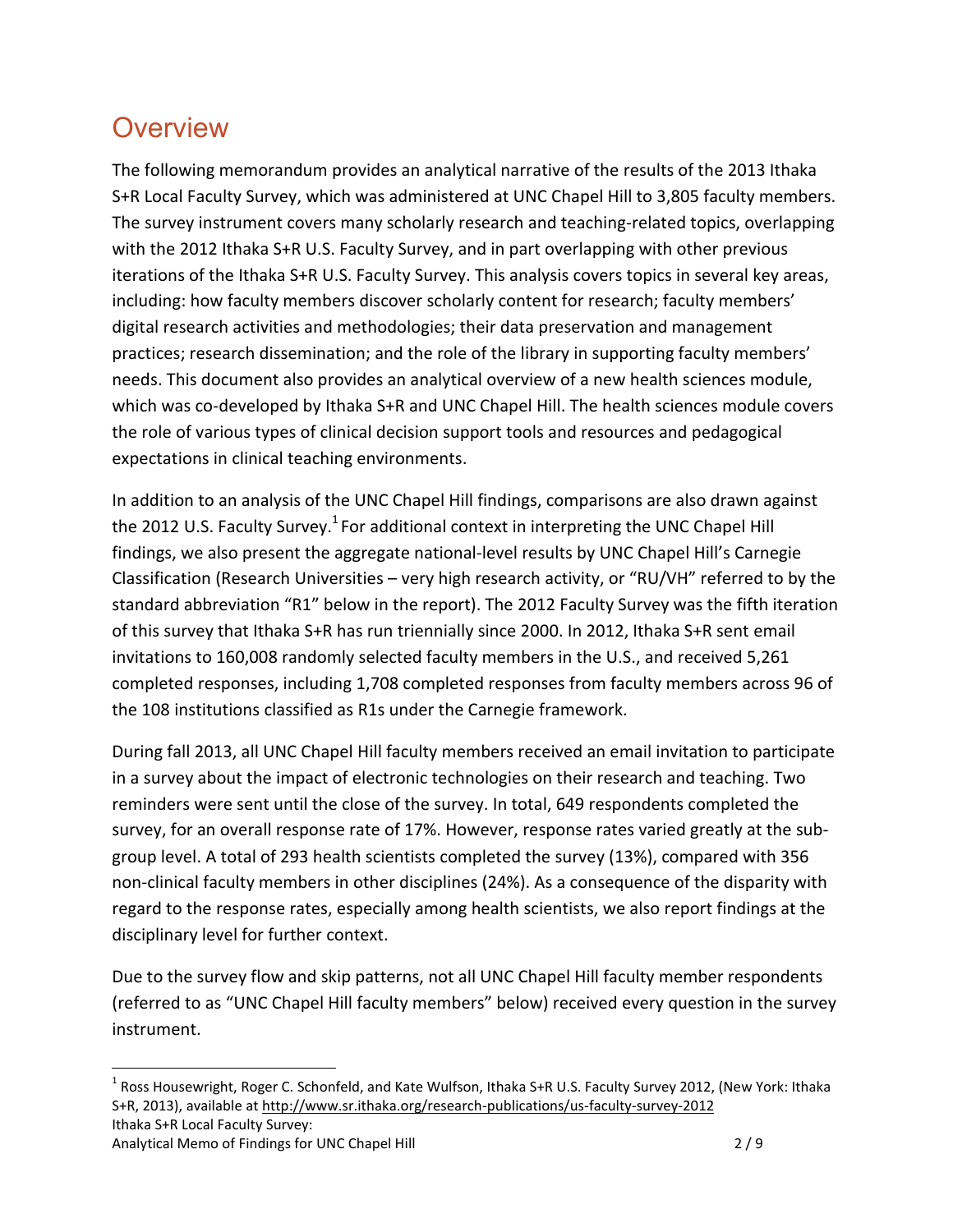### **Discovery**

When exploring the scholarly literature, a substantially greater share of respondents at UNC Chapel Hill start at the library's online catalog (30%) compared with the share of faculty members nationally (21%), and this difference is even greater when compared with the share of faculty members nationally at R1 institutions (18%). UNC Chapel Hill faculty members also diverge from their peers nationally in their use of the other two possible online starting points regarding the discovery of scholarly content. Forty-one percent of UNC Chapel Hill respondents report starting their search for academic literature at a specific electronic research resource or computer database, when compared with 46% of faculty members at R1 institutions nationally. Additionally, 28% of UNC Chapel Hill faculty members report starting at a general purpose search engine, compared with 34% of their peers nationally.

However, sub-group analyses demonstrate the importance of disciplines in shaping or contributing to scholarly discovery practices at UNC Chapel Hill. The practices of health science faculty members at UNC Chapel Hill align more closely with their peers nationally than with their UNC Chapel Hill colleagues. This is highlighted by the 51% of health science respondents who indicate that they start their search for scholarly literature at a specific electronic research resource or computer database compared with the 21% of health science respondents who indicated that they start at the library's online catalog. The discovery practices of natural science and mathematics respondents are also more in line with health scientists than with other faculty members, with 46% of natural scientists reporting that they start their search for scholarly literature at a specific electronic research resource or computer database and only 18% indicating that they start at the library's online catalog. Interestingly, over half (51%) of fine arts and humanities respondents indicate that they start at the library's online catalog compared with 38% of social and behavioral science respondents.

The library's online catalog is also the primary discovery tool for "locating a specific piece of scholarly literature that" faculty members "already know about but do not have in hand," with 41% of respondents indicating that they start at the UNC Chapel Hill library's website. This share is consistent with the national results (42%) and is also consistent with the national results for R1 universities (41%). However, health science faculty members at UNC Chapel Hill again diverge from other faculty members, with 50% indicating that they start their search for specific items that they "already know about but do not have in hand" at a specific scholarly database or search engine. Differences at the sub-group level again reflect quite a large gap between fine arts and humanities faculty members compared with other disciplinary groupings of respondents regarding discovery practices. Sixty-six percent of humanists start their search for specific items that they "already know about but do not have in hand" at the UNC Chapel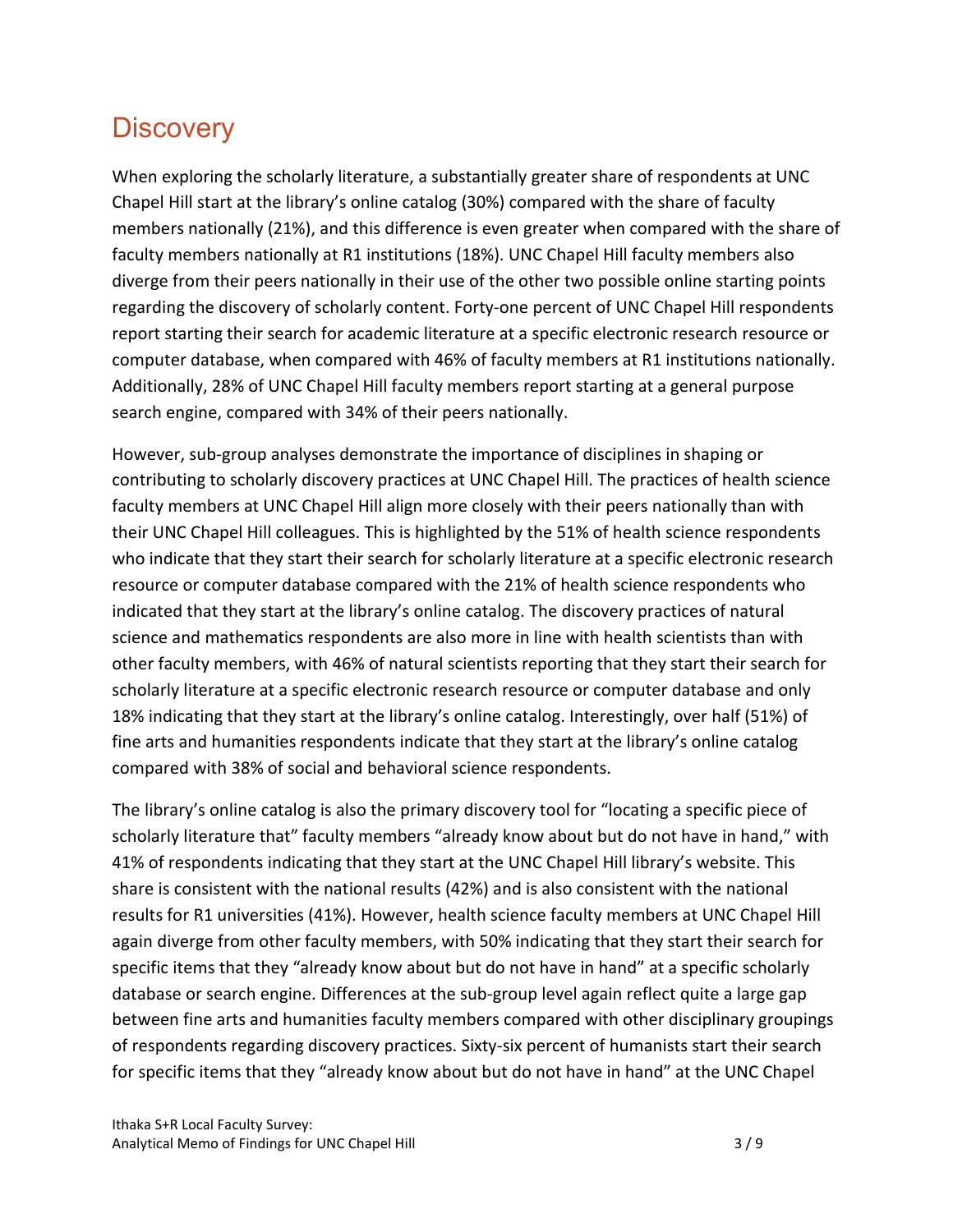Hill library's online catalog, compared with 44% of social scientists, 33% of health scientists, and 33% of natural scientists.

This matches well with the 51% of fine arts and humanities respondents who indicate that they start at the library's online catalog when exploring the scholarly literature to "find new journal articles and monographs," compared with 31% of social and behavioral science respondents and 23% of health science respondents. Health scientists remain consistent with the 26% of faculty members nationally and 21% of faculty members nationally at R1 universities who indicated that they start at their library's website when searching for new articles or books. A surprisingly small minority of natural science and mathematics respondents (10%) indicate that they start their searches for new scholarly articles or books at the library's website. A greater share of health science respondents (61%) and natural science and mathematics respondents (59%) indicate that they begin their search for new articles and books at a specific scholarly search engine compared with the share of social scientists (41%) and the share of humanists (38%).

# Digital research methods and activities

In general, UNC Chapel Hill faculty members utilize a variety of quantitative and computational research methods in roughly similar levels as the share of faculty members at R1 universities nationally, with analysis of quantitative data generated oneself the most common method. Only a small minority of UNC Chapel Hill faculty members (20%) indicate that digital research methods are not valuable to the type of research that they conduct. By contrast, 70% of faculty members nationally, and 72% of R1 faculty members nationally, indicate that digital research methods are not valuable or important to the type of research that they perform.

However, UNC Chapel Hill faculty members' use of these types of data varies greatly across disciplines. A much greater share (71%) of health science respondents and natural science and mathematics respondents (81%) generate and analyze their own quantitative data in the course of their research, compared with 46% of social and behavioral science respondents and only 23% of fine arts and humanities respondents. Although this difference may be explained as a function of disciplinary norms, a substantial share of UNC Chapel Hill faculty members also believe that they do not have sufficient technical skills to effectively integrate digital activities and methodologies more deeply into their work (39%).

# Data preservation and management

The UNC Chapel Hill library's data preservation and management role appears to be changing in ways that reflect a growing demand among faculty members for data-specific types of research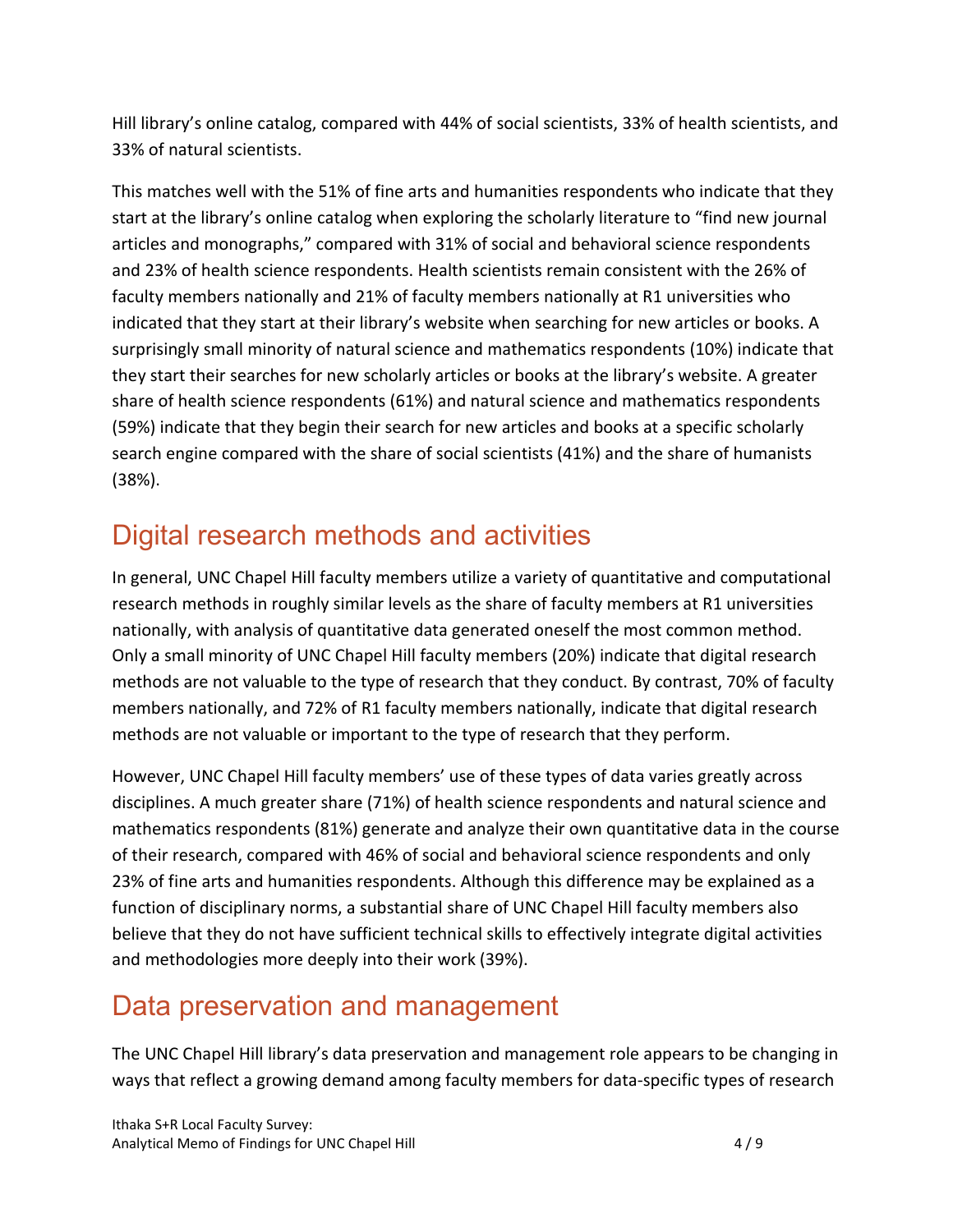and storage services. A slightly smaller share of UNC Chapel Hill faculty members (77%) indicate that they "accumulate scientific, qualitative, quantitative, or primary source research data" in the course of their research, compared with 78% of faculty members nationally and 79% of faculty members at R1 universities nationally. However, UNC Chapel Hill faculty members' accumulation of these types of data varies across disciplines. Eighty-two percent of health scientists report that they accumulate these types of research data, compared with 82% of social scientists, 73% of humanists, and 74% of natural scientists.

A greater share of faculty members (82%) report using data or datasets that they collect themselves as opposed to all other types of datasets, but half (50%) of UNC Chapel Hill respondents report that data that are freely available online are also important to their research. This is consistent with the high share of faculty members who reported analyzing quantitative data that they generate in the course of their research as their most common method. This finding remains consistent at the disciplinary level.

A majority of UNC Chapel Hill faculty members (69%) prioritize the "ability to update existing datasets with new data" as the most important feature regarding the preservation and management of research data, whereas the feature that is least prioritized among faculty members (41%) is open or public domain access to their data or datasets. However, these priorities vary by discipline, with 73% of health science respondents and 74% of natural science and mathematics respondents prioritizing a data management feature that allows for the ability to update existing datasets, compared with 65% of social and behavioral science respondents and 55% of fine arts and humanities respondents. A much smaller share of humanists (25%) are concerned about having the ability to make their data freely available to the public, compared with 40% of health scientists, 43% of social scientists, and 53% of scientists.

A large majority of UNC Chapel Hill faculty members (79%) indicate that they often organize or manage their data on personal computers. About 25% of respondents report they "find it difficult" to manage their data or datasets. A very small minority of faculty members (4%) report that the UNC Chapel Hill library manages their data on their behalf. However, these practices also vary substantially by discipline, with greater shares of humanists (90%) and social scientists (89%) reporting that they use their own computers to manage their data than the shares of health scientists (70%) and natural scientists (81%). Much larger shares of humanists (40%) and social scientists (35%) manage their data on cloud storage devices, compared with the shares of health scientists (19%) and natural scientists (22%). A much smaller share of natural scientists (16%) find it difficult to manage their data, compared with health scientists (24%), social scientists (30%) and humanists (31%).

Ithaka S+R Local Faculty Survey: Analytical Memo of Findings for UNC Chapel Hill 5 / 9 In the aggregate, UNC Chapel Hill faculty members report that they value a variety of support services for their data preservation and management needs, with the UNC Chapel Hill IT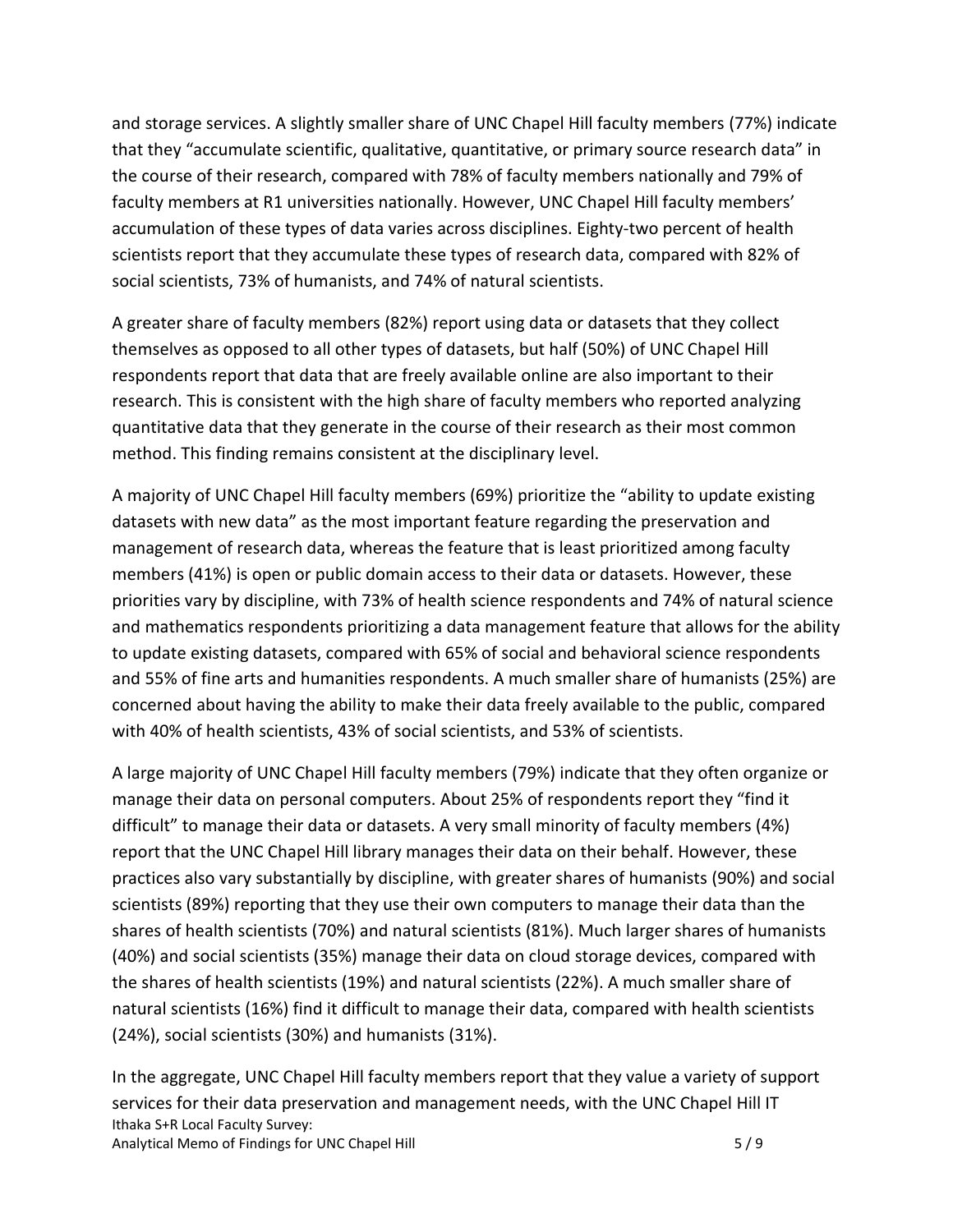department and freely available software ranked as the most valuable support providers. However, sub-group analyses offer a more compelling portrait of faculty members' views regarding the value of various data preservation and management service providers. A large majority of humanists (69%) report that the UNC Chapel Hill library offers the most valuable support for their data preservation and management needs, compared with health scientists (41%), social scientists (46%), and natural scientists (25%). A greater share of health scientists (49%) report that they value a disciplinary or departmental repository at UNC Chapel Hill, compared with humanists (40%), natural scientists (35%), and social scientists (30%). More than half of the health science (51%) and half of fine arts and humanities (50%) respondents report that they value freely available software for data management, compared with 49% of natural science and mathematics respondents and 46% of social and behavioral science respondents.

Regarding data preservation methods, a large majority of UNC Chapel Hill faculty members (79%) report preserving the materials themselves "using freely available software or services," which is consistent with faculty members nationally (78%), and with faculty members at R1 institutions nationally (80%).

## Research dissemination

UNC Chapel Hill faculty members' research dissemination priorities appear to be slightly more oriented to the general public than their peers nationally and among R1 institutions in particular. A higher share of UNC Chapel Hill faculty members (35%) see the general public as a very important audience for their research, compared with the share of faculty members nationally (31%) and the share of R1 faculty members nationally (28%). In addition, a higher share of UNC Chapel Hill faculty members (58%) see professionals outside of academia as a very important audience, compared with the share of faculty members nationally (52%) and the share of R1 faculty members nationally (48%). However, UNC Chapel Hill faculty members are still similar to their peers nationally in seeking an audience for their research consisting principally of other scholars in their own field or discipline.

Consequently, peer reviewed journals, monographs, and conference proceedings, are the channels used by the most faculty members to share their research findings. Indeed, their audience prioritization even shapes faculty members' priorities for selecting journals in which to publish their research. The three most important characteristics in selecting a journal are: wide circulation and reading by scholars in one's field; a high impact factor and excellent academic reputation; and an average of coverage closely aligned with one's immediate area of research.

Ithaka S+R Local Faculty Survey: Analytical Memo of Findings for UNC Chapel Hill 6 / 9 UNC Chapel Hill faculty members appear uncertain whether they would wish to have publishing support services of the type that the library might be well positioned to provide. The most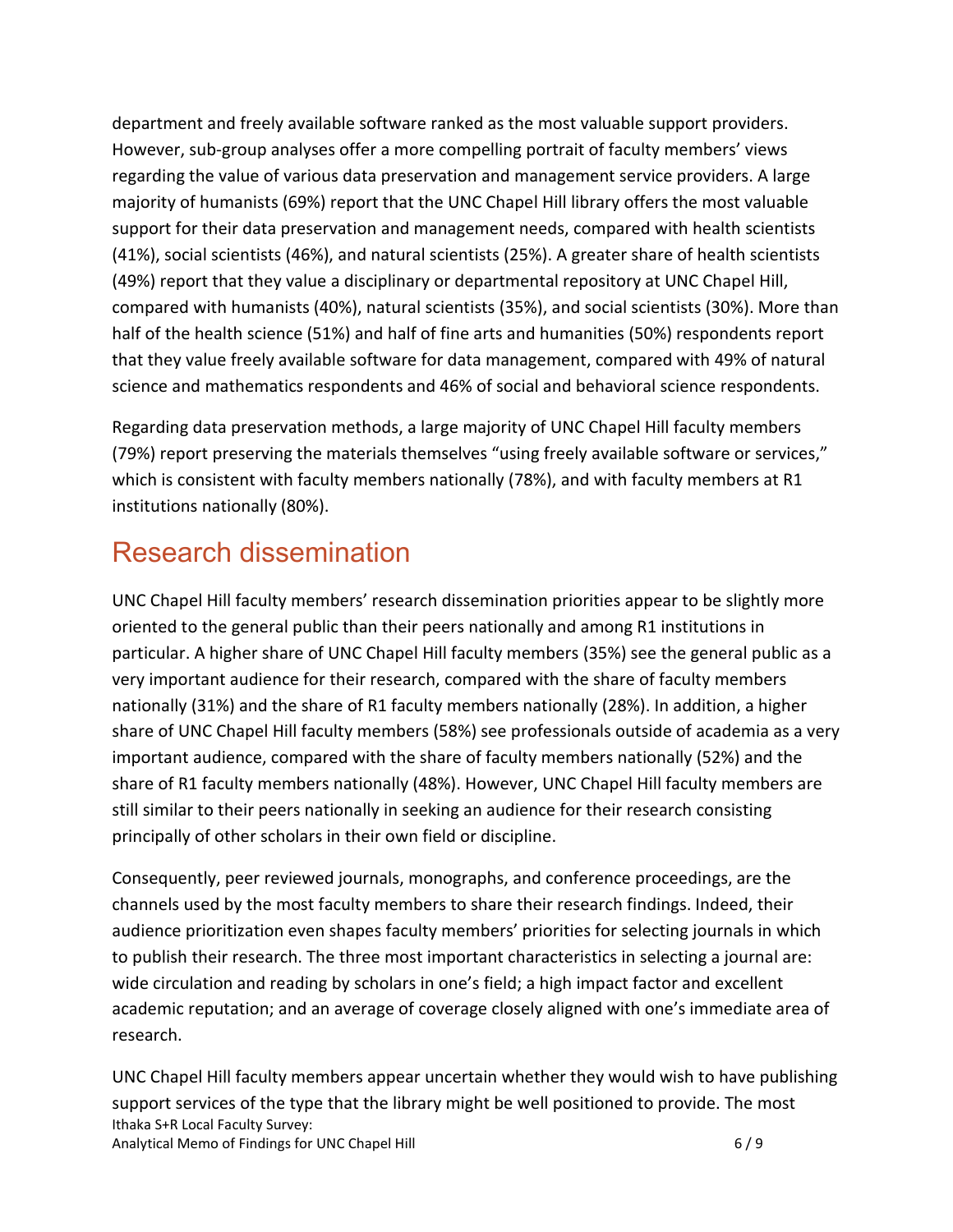popular such service, with 63% indicating that it could be at least somewhat valuable, was managing one's public web presence, including links to recent scholarship and contact information. A slightly smaller share value other types of scholarly communications services, including advisory and analytics support with respect to publishing.

### Health sciences

In support of patient care, UNC Chapel Hill health science respondents report that they utilize a variety of clinical decision support tools, with full-text versions of scholarly journals and journal articles the most important resource, and evidence-based scholarly materials or databases ranking a close second in importance. This matches well with the 78% of respondents who indicate that they can "almost always get satisfactory access" to the research support tools and resources they need when they are interacting with patients. A minority share of clinicians rely on plain language or easy-to-read materials when interacting with patients (33%), and only onequarter of respondents use complementary and alternative medicine materials or databases.

Health science respondents at UNC Chapel Hill received an additional question regarding their research activities involving interdisciplinary and cross-institutional collaboration. Almost all (95%) health science respondents report that they often or occasionally collaborate with colleagues in their field or discipline at UNC Chapel Hill, but they are more likely to collaborate with colleagues in their field or discipline than with colleagues outside their field or discipline, and this ratio remains constant for a variety of collaboration scenarios despite barriers such as geographical location or institutional affiliation. For example, 53% of health scientists report that they collaborate with colleagues in their field or discipline located in other countries, compared with 33% of health scientists who report that they collaborate with colleagues outside their field or discipline located in other countries.

Health science and clinical faculty members have a complicated understanding of the role of the library in supporting their research, teaching, and patient care needs. A large majority of health science respondents (72%) believe that the primary responsibility of the library should be providing access to "any scholarly materials in print or digital form" that they may need for their research or teaching. By contrast, a much smaller share of respondents (57%) indicate that they are highly dependent on the library regarding the research they conduct. Additionally, a relatively small share of clinicians (15%) report consulting with health science librarians when they are interacting with patients at the point of care.

However, more than three-fourths of respondents (77%) report that the UNC Chapel Hill health science library's services for instructional support are extremely important to their clinical or health science courses. This is highlighted by the 79% of health scientists who report that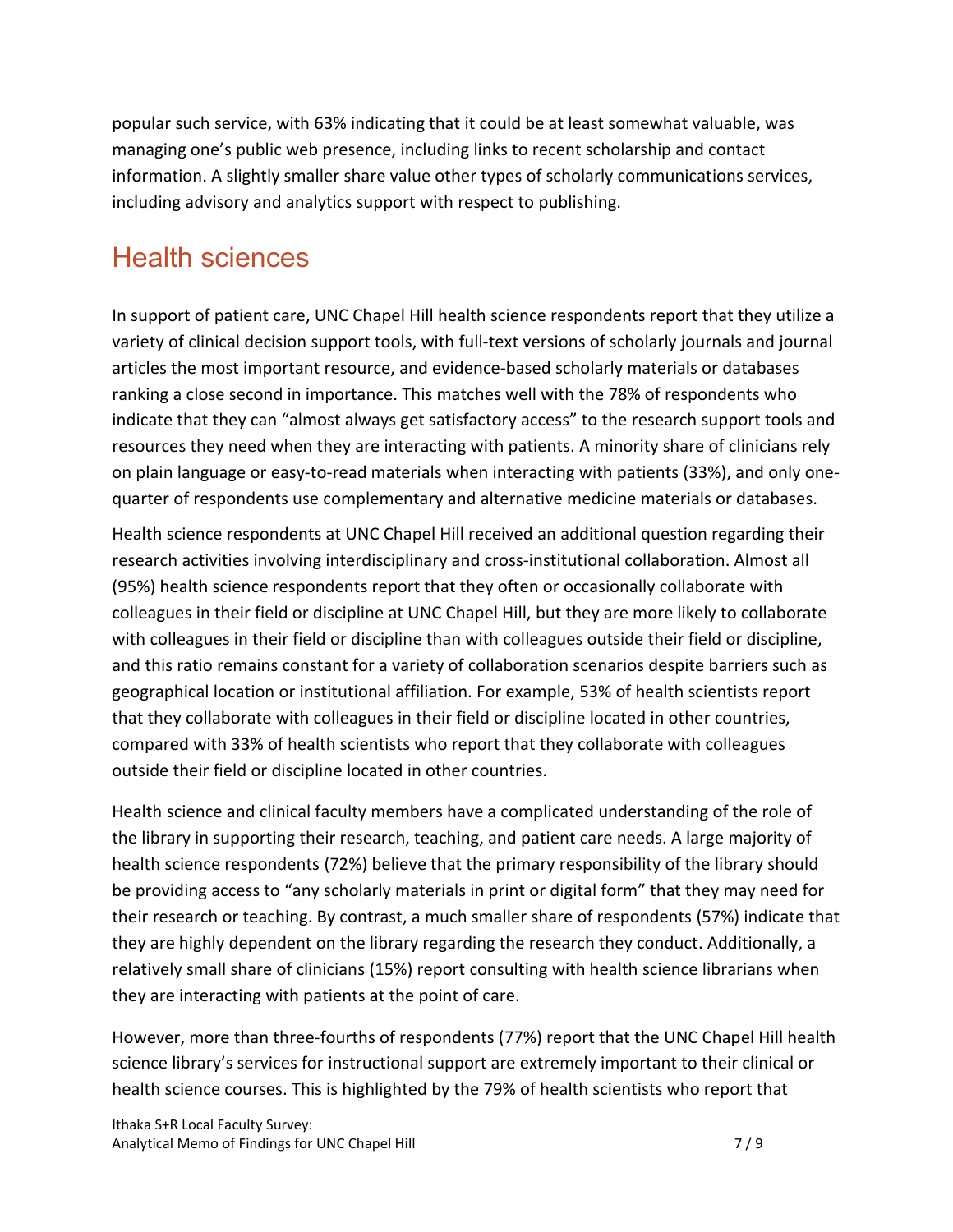"evidence based scholarly materials and databases are valuable instructional resources for teaching clinical or health science courses," as well as the 77% who expect their students to "locate and use evidence based scholarly materials in their coursework and research projects beyond" what they directly assign; although only 27% of respondents report believing that it is principally the health science library's responsibility to develop the research skills of their students related to locating and evaluating the latest available evidence. Overall, it appears that interaction with librarians may not be the most significant feature in their actual impact. Rather, occasional opportunities to work in partnership with health science faculty members in supporting student learning are significant.

## The role of the library

The highest share of UNC Chapel Hill faculty members (93%) indicate that paying for resources they need, from academic journals to books to electronic databases, is a very important role of the library – what Ithaka S+R refers to as the "buyer" role. Two other roles are also valued highly by over three-fourths of respondents. First, 76% of UNC Chapel Hill faculty members value the library as a starting point or gateway for locating research information, which is consistent with the finding that a greater share of UNC Chapel Hill faculty members starts their search for scholarly literature at the library's website than the share of faculty members at R1 institutions nationally. The share of UNC Chapel Hill faculty members who view the library as a gateway for the discovery of scholarly content is also substantially higher than the share of faculty members nationally (67%) and the share of faculty members at R1 institutions nationally (61%). A key insight of this finding is that the UNC Chapel Hill library provides uniquely exceptional discovery services, which are greatly valued by faculty members.

Second, and of note, is that a higher share of UNC Chapel Hill faculty members value the library's role in serving as a repository or archive of resources (75%), compared with the share of faculty members nationally (64%) and the share of R1 faculty members nationally (68%). This provides additional evidence suggesting that the UNC Chapel Hill library may be situated to partner with other campus service providers in providing more integrated and comprehensive research support services.

It is also worth noting that a greater share of humanists (48%) values the library's role in supporting undergraduate learning, compared with social scientists (36%), health scientists (33%), and natural scientists (27%); although these shares are lower than the share of R1 faculty members nationally (49%) who value the library's instructional support role. More than half of UNC Chapel Hill faculty members also believe that the library plays a significant role in developing undergraduates' information literacy skills, although this is not among faculty members' top priorities.